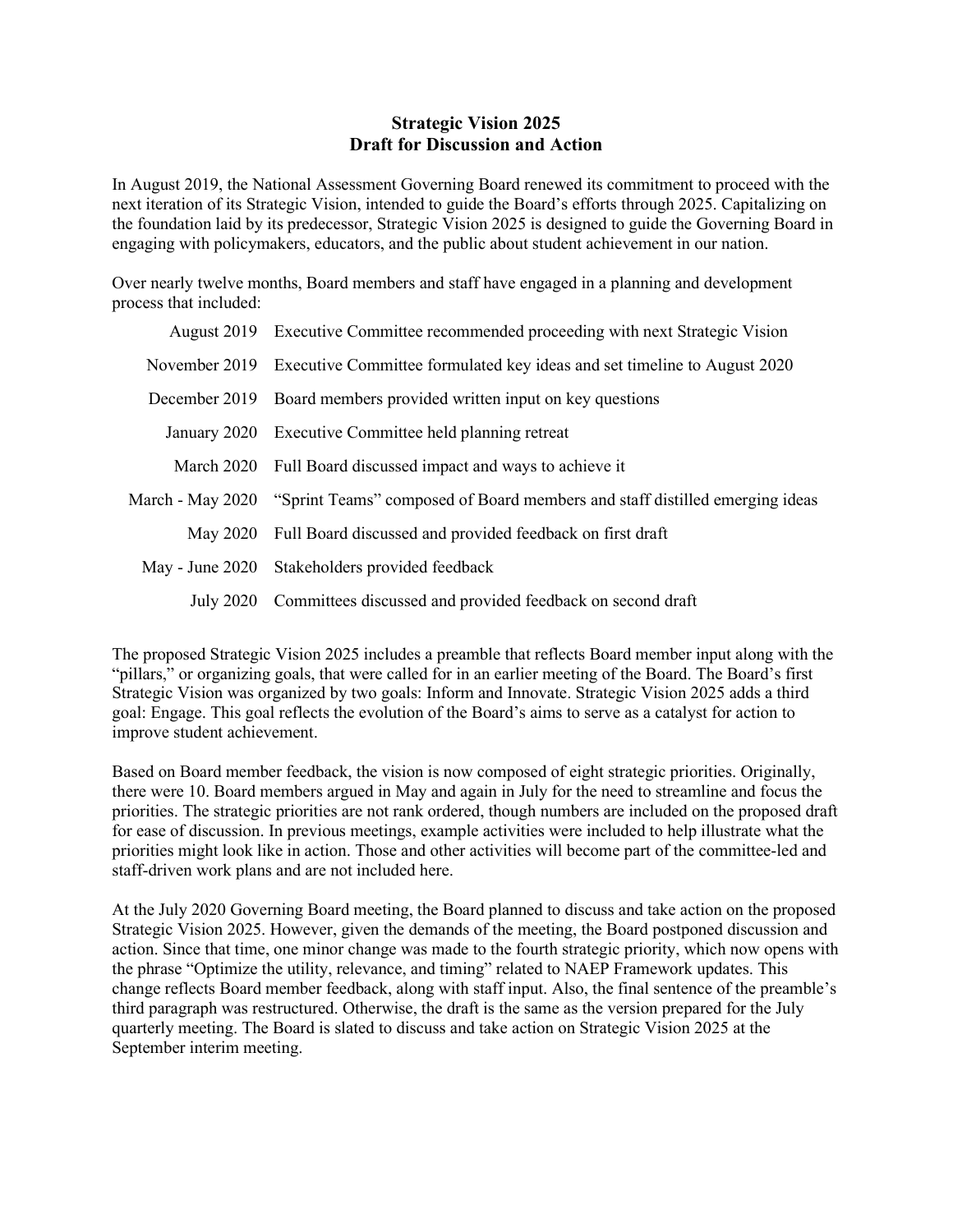

# **DRAFT Strategic Vision 2025 September 29, 2020**

The National Assessment of Educational Progress (NAEP), also known as The Nation's Report Card, was developed in 1969 to answer the important question: "How are our nation's students doing?" In 1988, Congress created the independent, bipartisan National Assessment Governing Board to set policy for The Nation's Report Card, that is, deciding what subjects to assess, approving test and survey questions, determining achievement levels, and improving the reporting and use of results. Since that time, the Governing Board and its partner, the National Center for Education Statistics (NCES), have worked to safeguard NAEP as the "gold standard" assessment of educational achievement in the United States.

The Governing Board established its first Strategic Vision in 2016 with two major goals – to inform and to innovate – for the Board's work on behalf of policymakers, educators, researchers, business leaders, and the general public. The Governing Board's second Strategic Vision, which will guide the Board's efforts through 2024, adds a third goal, "to engage." This new goal in the Board's vision highlights the importance of not only reporting results accurately, but also in promoting their use:

- To serve as a catalyst for action to improve student achievement;
- To inspire improvement in the quality of assessments and standards; and
- To tell the stories of American achievement for all, over time and in context.

The Governing Board's new Strategic Vision comes at a time of worldwide disruption in education, with the COVID-19 pandemic forcing educators to rethink long-held practices in teaching, learning, and assessment. Educators and policymakers alike are focused on educational equity with renewed commitment. The Governing Board will continue to partner with NCES to ensure NAEP remains the gold standard in assessment, providing objective information about the status and progress of American education at a time of significant disruption to our nation's schools and students.

The pandemic has heightened the need for the Governing Board to adopt a Strategic Vision that fulfills its Congressional mandate and preserves NAEP as a trusted, valuable resource that endures over time. Over the next four years, the Strategic Vision will guide the Governing Board as it strives to inform efforts to improve our nation's schools, innovate in carrying out its mandate, and engage stakeholders in understanding and using the results of The Nation's Report Card.